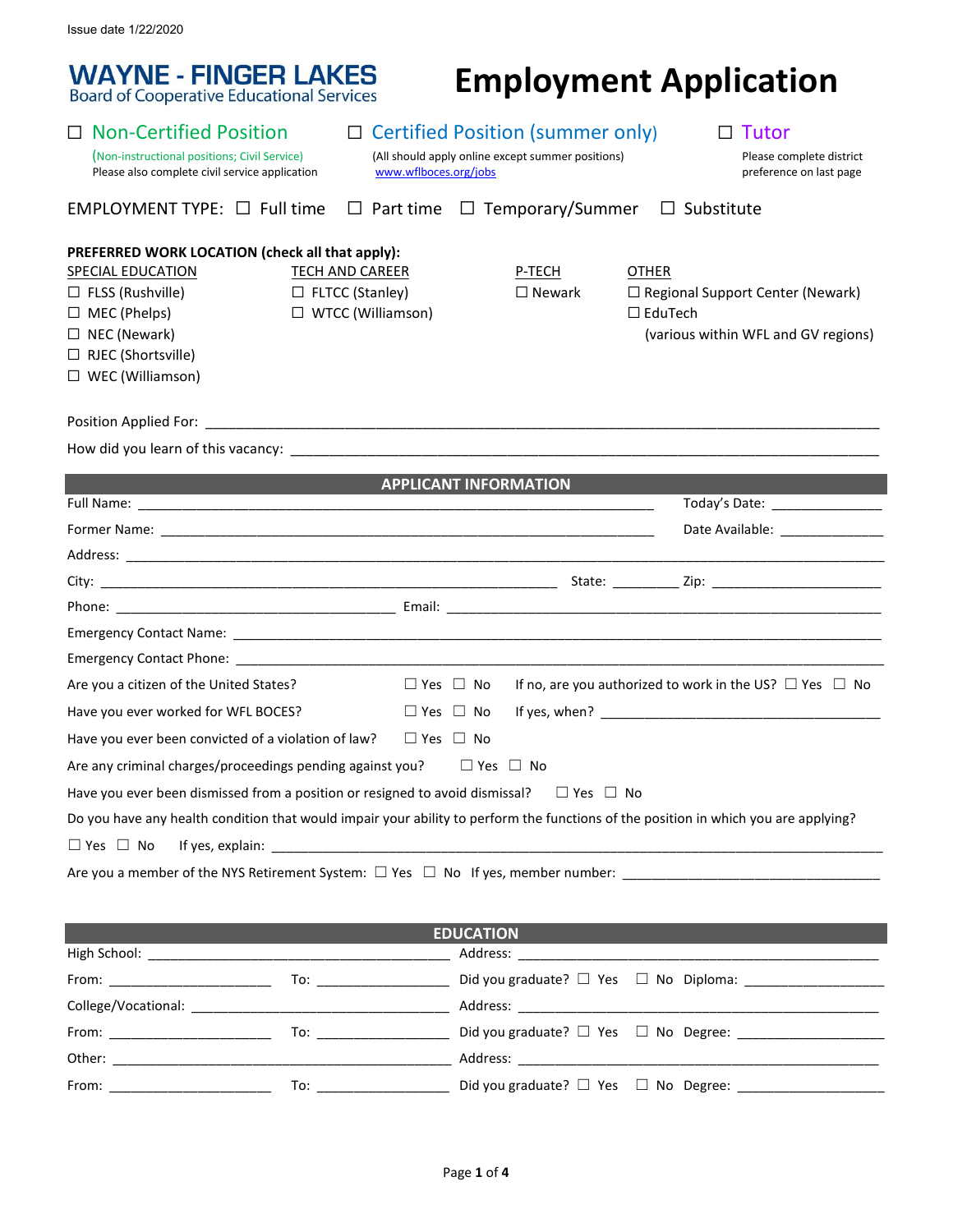**REFERENCES** 

| Please list three professional references.                           |                         |                      |  |
|----------------------------------------------------------------------|-------------------------|----------------------|--|
|                                                                      |                         |                      |  |
|                                                                      |                         |                      |  |
|                                                                      |                         |                      |  |
|                                                                      |                         |                      |  |
|                                                                      |                         |                      |  |
|                                                                      |                         |                      |  |
|                                                                      |                         |                      |  |
|                                                                      |                         |                      |  |
|                                                                      |                         |                      |  |
|                                                                      |                         |                      |  |
|                                                                      | PREVIOUS EMPLOYMENT     |                      |  |
|                                                                      |                         |                      |  |
|                                                                      |                         |                      |  |
|                                                                      |                         |                      |  |
|                                                                      |                         |                      |  |
|                                                                      |                         |                      |  |
| May we contact this supervisor for a reference? $\Box$ Yes $\Box$ No |                         |                      |  |
|                                                                      |                         |                      |  |
|                                                                      |                         |                      |  |
|                                                                      |                         |                      |  |
|                                                                      |                         |                      |  |
|                                                                      |                         |                      |  |
| May we contact this supervisor for a reference? $\Box$ Yes $\Box$ No |                         |                      |  |
|                                                                      |                         |                      |  |
|                                                                      |                         |                      |  |
|                                                                      |                         |                      |  |
|                                                                      |                         |                      |  |
| From: ________________________                                       |                         |                      |  |
| May we contact this supervisor for a reference?                      | $\Box$ Yes $\Box$ No    |                      |  |
|                                                                      | <b>MILITARY SERVICE</b> |                      |  |
|                                                                      |                         | $From: ____________$ |  |
|                                                                      |                         |                      |  |
| If other than honorable, explain:                                    |                         |                      |  |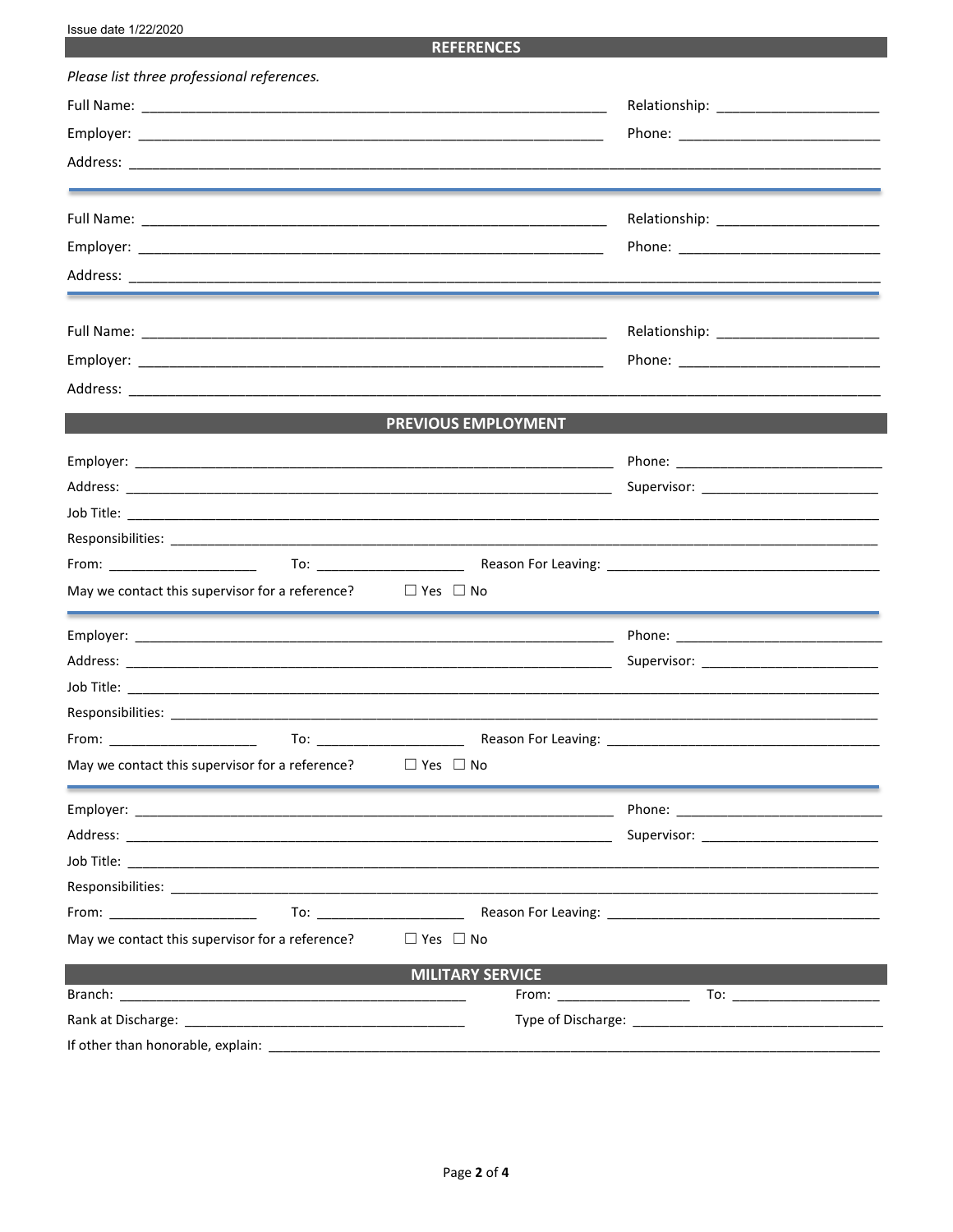#### **CERTIFICATION**

I hold New York State certificates described below (provide copies):

 $\Box$  Permanent/Professional in the area of:

☐ Provisional/Initial in the area of: \_\_\_\_\_\_\_\_\_\_\_\_\_\_\_\_\_\_\_\_\_\_\_\_\_\_\_\_\_\_\_\_\_\_\_\_\_\_\_\_\_\_\_\_\_\_\_\_\_\_\_\_\_\_\_\_\_\_\_\_\_\_\_\_\_\_\_\_\_\_\_\_\_\_\_\_\_\_\_\_\_

☐ Other: \_\_\_\_\_\_\_\_\_\_\_\_\_\_\_\_\_\_\_\_\_\_\_\_\_\_\_\_\_\_\_\_\_\_\_\_\_\_\_\_\_\_\_\_\_\_\_\_\_\_\_\_\_\_\_\_\_\_\_\_\_\_\_\_\_\_\_\_\_\_\_\_\_\_\_\_\_\_\_\_\_\_\_\_\_\_\_\_\_\_\_\_\_\_\_\_\_\_\_\_\_\_

 $\Box$  License Held:

## **Disclaimer and Signature**

By signing below, I hereby authorize the Wayne-Finger Lakes Board of Cooperative Educational Services (hereafter known as "the BOCES") to verify and investigate all statements I have made on the employment application, related papers and in interviews. I authorize the BOCES to contact all employers and personal references listed on my employment application. In addition, for those listed, I authorize all individuals, schools and employers mentioned on my employment application to freely provide any information requested that may be relevant and helpful in making a hiring decision. I release any such individuals, schools and employers from any and all legal liability or damage for disclosing any information about me. In addition, I understand that if this form is not signed and submitted with the appropriate completed application form, I will not be considered for employment with the BOCES.

I certify that all statements herein are true, accurate and complete, and I understand that any false, misleading or willful omissions shall be just cause for dismissal or refusal of employment. I understand that Wayne-Finger Lakes Board of Cooperative Educational Services (hereafter known as "the BOCES") will thoroughly investigate my work and personal history and verify all data given on this application, related papers and in interviews. I authorize all individuals, schools and employers mentioned therein to provide any information requested about me, and I release them from any and all legal liability or damage for disclosing information about me. I understand that I am not guaranteed employment by merely completing this application and even if I am hired by BOCES, this document is not to be considered a contract for employment. Unless otherwise indicated by a collective bargaining agreement or a specific right under state or federal law, I understand that I am an at-will employee and may be terminated with or without just cause at any time by the BOCES. I am also aware that I may resign from employment at any time by giving notice within the proscribed amount of time as stated in the collective bargaining agreement, or if not addressed by the collective bargaining agreement or applicable policy, then by law. If I am chosen for employment by the BOCES, I agree to conform to its rules and regulations as set forth in the BOCES policies, administrative regulations, operational procedures and contracts. I acknowledge that these rules and regulations may be changed, interpreted, withdrawn, or added to by the BOCES at any time at the BOCES' sole discretion without prior notice to me. I certify that I am available immediately for employment, and that by accepting employment with the BOCES, I will not be violating any other contracts or restrictive covenants. Pursuant to the School Finger Printing Law (2000 New York Laws, Chapter 180), I understand that I will not be eligible for employment and can be discharged by the BOCES if the New York State Education Department does not clear me for employment after my fingerprints are reviewed by the Division of Criminal Justice Services. If requested by the BOCES in connection with this application, I will take a physical examination. I agree that the examining authority may disclose the findings of these examinations to the BOCES and that my initial employment is conditioned upon meeting the requirements of that examination as established by the BOCES.

### **This employment application will be valid for one (1) year from the date it is received.**

| <b>Signature:</b> |  | Date:<br>---- |  |
|-------------------|--|---------------|--|
|-------------------|--|---------------|--|

It is Wayne-Finger Lakes BOCES' policy to provide for and promote equal opportunity in education and employment. Wayne-Finger Lakes BOCES does not discriminate, in its programs and activities, against: (i) any student or any candidate for admission (or parent of any such student or candidate); (ii) any employee or applicant for employment; or (iii) any third party, on the basis of actual or perceived race, color, national origin, sex, disability, or age; and, it provides equal access to its facilities to the Boy Scouts and other designated youth groups. Further, Wayne-Finger Lakes BOCES does not discriminate on the basis of religion or creed, religious practice, ethnic group, weight, sexual orientation, gender, military status, genetic status, marital status, domestic violence victim status, criminal arrest or conviction record, or any other basis prohibited by state or federal non-discrimination laws, or unless based upon a bona fide occupational qualification or other exception. Inquiries regarding Wayne-Finger Lakes BOCES' non-discrimination policies and grievance procedures or Title IX should be directed to:

Quinn M. Smith, Director of Human Resources Administrative Offices, Regional Support Center 131 Drumlin Court, Eisenhower Building Newark, NY 14513-1863 Telephone: (315) 332-7282 Email: Quinn.Smith@wflboces.org



U.S. Department of Education New York Office Office for Civil Rights 32 Old Slip, 26th Floor New York, NY 10005-2500 Telephone: (646) 428-3800 Email: OCR.NewYork@ed.gov